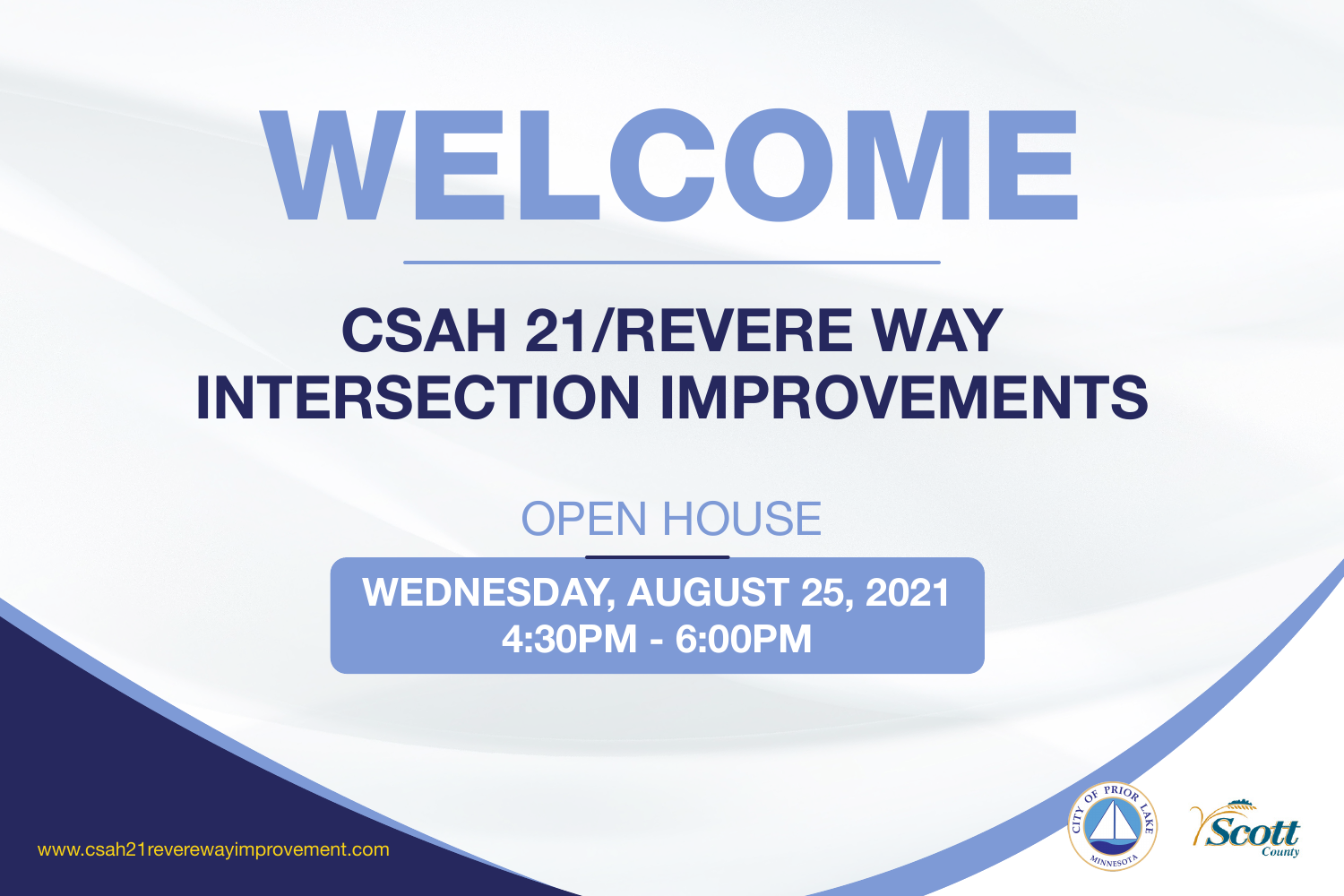### Construc

| <b>PHASE</b>                             | TIMELINE                     |
|------------------------------------------|------------------------------|
| <b>Preliminary Design (Complete)</b>     | May 2021 - July 2021         |
| Open House                               | August 25, 2021              |
| <b>Final Design (In Progress)</b>        | July 2021 - Fall 2021        |
| <b>Right-of-Way/Easement Acquisition</b> | <b>Fall 2021/Winter 2022</b> |
| Construction                             | 2022                         |

- 
- 
- 





The proposed schedule for the design and construction of the project includes:

Input collected during the open house will be used to complete the final design. Final design will determine construction limits and right-of-way needs.

CSAH 21/REVERE WAY INTERSECTION IMPROVEMENTS

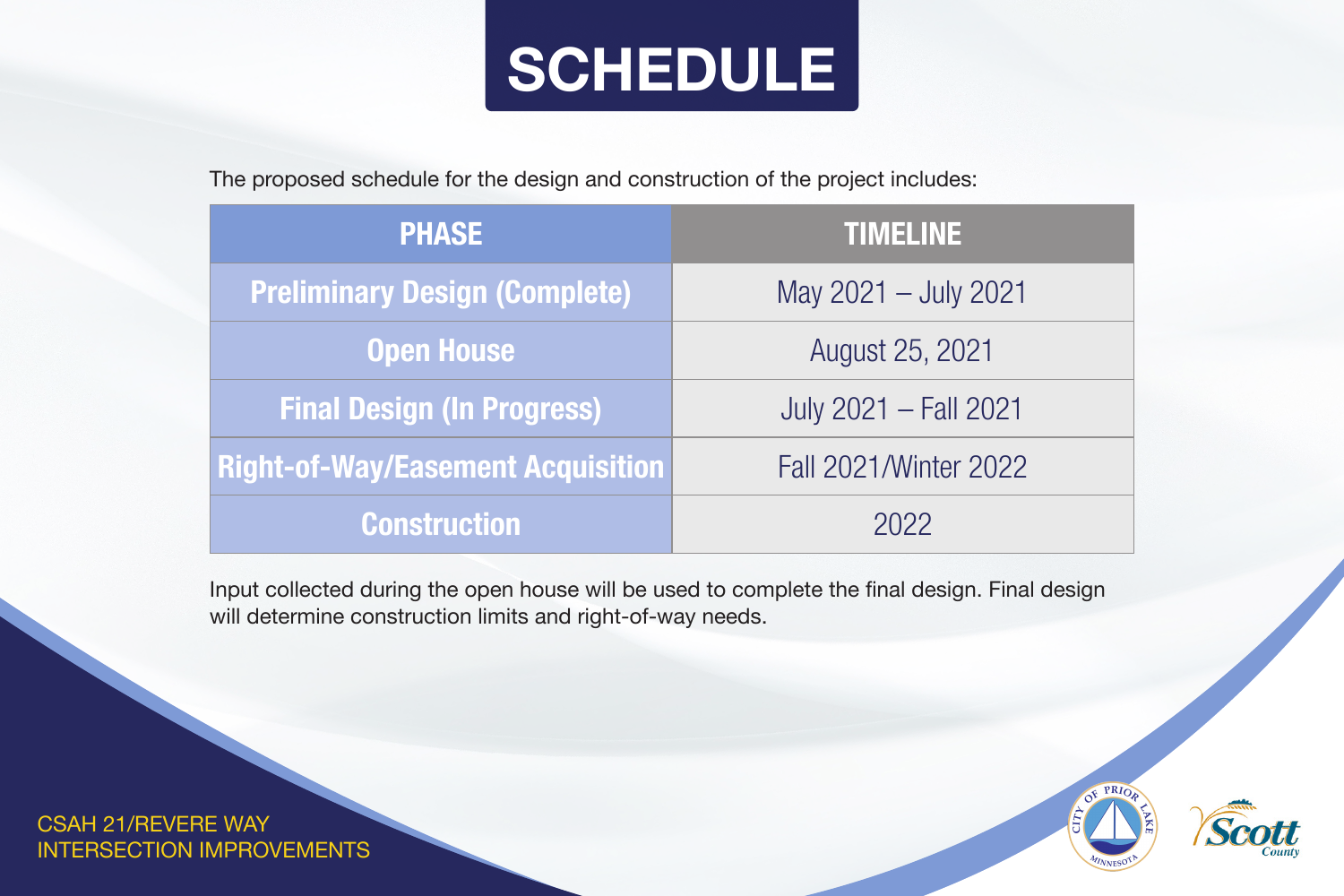### CSAH 21/REVERE WAY INTERSECTION IMPROVEMENTS

■ CSAH 21 is proposed to be reconstructed from a four-lane undivided urban section to a four-lane

■ Credit River Road and 170th Street will be realigned.

The City of Prior Lake, in partnership with Scott County, is currently in the design phase of the CSAH 21/Revere Way Intersection Improvements project.

### Design Information

- divided urban roadway with center median.
- 
- 
- 

In 2019, Scott County completed the CSAH 21, CR 87, 170th Street Intersection Area Traffic Study which identified the need for improvements to address current and future needs. Multiple intersection configurations were evaluated to determine the preferred alternative.

A 3/4 access intersection is proposed at CSAH 21 and Revere Way.

■ Storm drainage improvements, including stormwater ponding, will be constructed.

### Project Purpose

- 
- 
- 

*The goals of the proposed improvements are as follows:*

 Address undesirable intersection spacing between 170th Street and Revere Way along CSAH 21. Improve the safety and traffic operation of CSAH 21 through the project area. Provide accommodations for proposed development and future growth in the area.







## PROJECT BACKGROUND